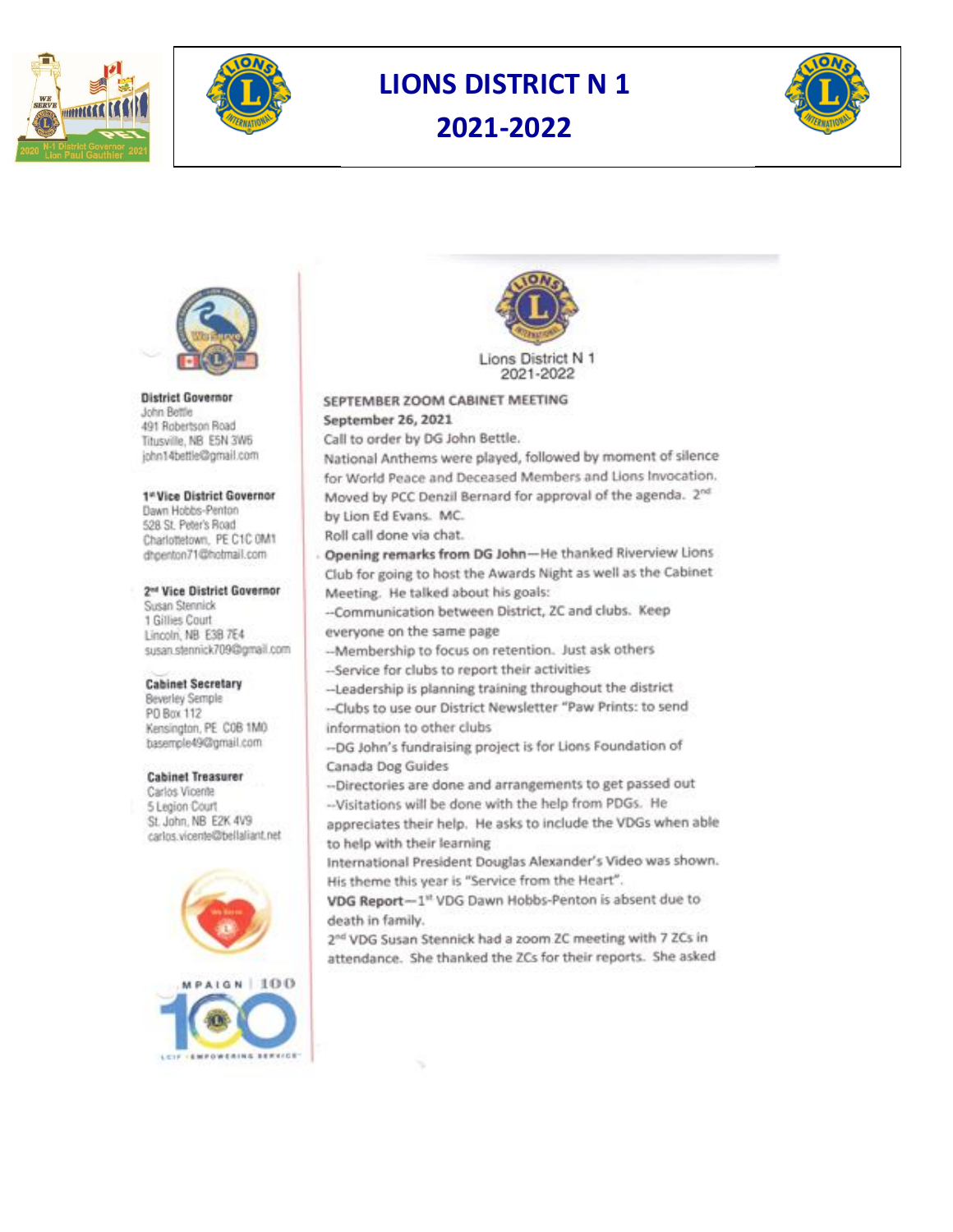

**District Governor** John Bettle 491 Robertson Road Titusville, NB E5N 3W6 john14bettle@gmail.com

1e Vice District Governor Dawn Hobbs-Penton 528 St. Peter's Road Charlottetown, PE C1C 0M1 dhpenton71@hotmail.com

2<sup>nd</sup> Vice District Governor Susan Stennick 1 Gillies Court Lincoln, NB E3B 7E4 susan.stennick709@gmail.com

**Cabinet Secretary** Beverley Semple PO Box 112 Kensington, PE COB 1MO basemple49@gmail.com

**Cabinet Treasurer** Carlos Vicente 5 Legion Court St. John, NB E2K 4V9 carlos.vicente@bellaliant.net







## $21$

them to continue to send her their reports. She looks forward for the in-person meeting.

PDGA didn't have a meeting.

CS Report-Rollcall count is 5 Presidents and 9 Secretaries and 26 members for a total of 40 Lions.

Correspondence-Portage Dinner Fundraiser October 7,2021

-Moncton Steak Night was cancelled.

-- Motion from MDN regarding dues

Moved by CS PCC Bev to accept the minutes that were sent out for the DGO meeting. 2<sup>nd</sup> by Lion Ed Evans. MC. Lion Bev reminded clubs to bring their banner to cabinet meetings or have them on display on zoom meetings. There were 2 displayed today.

CT Report-The Financial report was sent out. Dues invoices have been sent out. Bookkeeping has been turned over to the auditor for 2020-2021 year. Moved by CT Carlos to accept Financial Report. 2<sup>nd</sup> by ZC Donald Walton. MC. It was discussed that the project for RMH fundraiser is set up in a special account.

## **GAT REPORTS:**

GMT Report-Lion Ed Evans submitted report and attached with the minutes.

GST Report-PCC Paul Cousins submitted report and attached with the minutes.

GLT Report-PCC Susan Sangster submitted report and attached with the minutes.

LCIF Report-PDG Luke Stennick submitted report and attached with the minutes

Directories are done and arrangements will be made to get them to the clubs.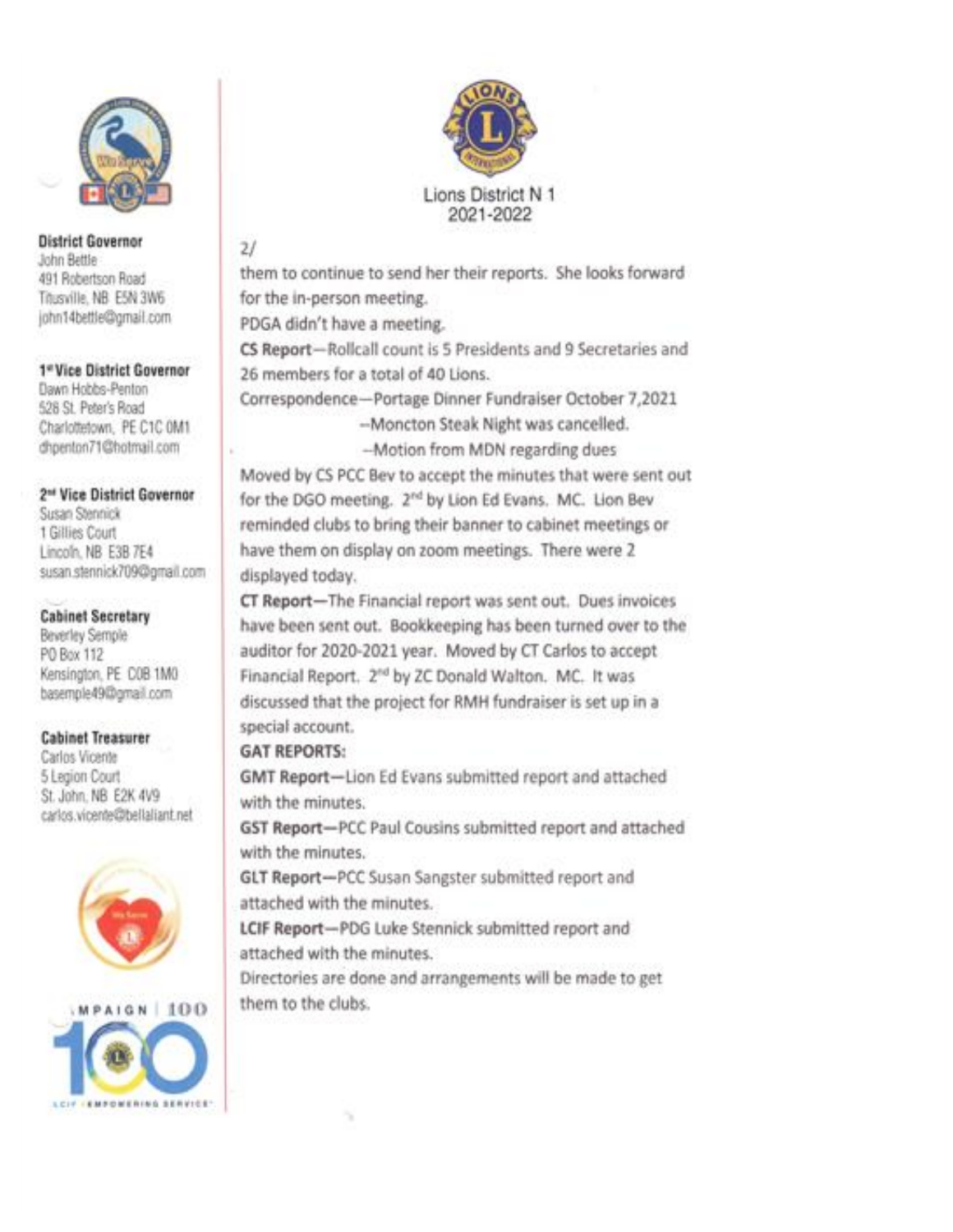

**District Governor** John Bettle 491 Robertson Road Titusville, NB E5N 3W6 john14bettle@gmail.com  $3/$ 

1e Vice District Governor Dawn Hobbs-Penton 528 St. Peter's Road Charlottetown, PE C1C 0M1 dhpenton71@hotmail.com

2<sup>nd</sup> Vice District Governor Susan Stennick 1 Gillies Court Lincoln, NB E38 7E4 susan.stennick709@gmail.com

# **Cabinet Secretary**

Beverley Semple PG Box 112 Kensington, PE COB 1MO basemple49@gmail.com

## **Cabinet Treasurer**

Carlos Vicente 5 Legion Court St. John, NB E2K 4V9 carlos vicente@bellaliant.net







Lions District N 1 2021-2022

New Business: MDN Information-Fall Conference is hosted by N 2. Registration will be coming out soon. District has received \$700.00 from MD for training. Motion for the District to vote on regarding dues decrease of \$2.75 per member for this year only. Motion submitted with the minutes. Moved by PCC Lloyd Soucie to accept the motion #1 of reduction of the dues amount. 2<sup>nd</sup> by PDG Boyd Sangster. MC. CS to send vote results to MD CST, CC, MD Constitution & By-Laws, and District Constitution & By-Laws.

Discussion on District dues. Moved by ZC Don Walton to drop District dues for the 2<sup>nd</sup> half of this year only to \$5.00/member. 2<sup>nd</sup> by PCC Paul Cousins. MC as long motion has been accepted by the MD.

District Reports: Lions Quest-Information has been sent out Eyeglasses-Lion Doug Cook submitted report. Attached with the minutes. If there are clubs that have glasses that need to be picked up, contact CS Bev to see what can be arranged. Pop Tabs-PCC Denzil Bernard thanked clubs for collecting tabs. Donation was made to Shriner's Hospital for last year. Peace Poster-Deadline is November 21st at the Cabinet Meeting. Deadline for MD is December 1st.

Announcements-November Awards Night and Cabinet Meeting Riverview LC. Date TBA.

February Cabinet Meeting Douglastown LC Annual Convention Saint John

The 2 clubs that had their banner displayed were Hunter River and Moncton and Hunter River LC won the coin toss. The charity they chose for the \$100.00 donation is the RMHC. Meeting adjourned by PCC Susan at 1:40 pm. Respectively Submitted CS Beverley Semple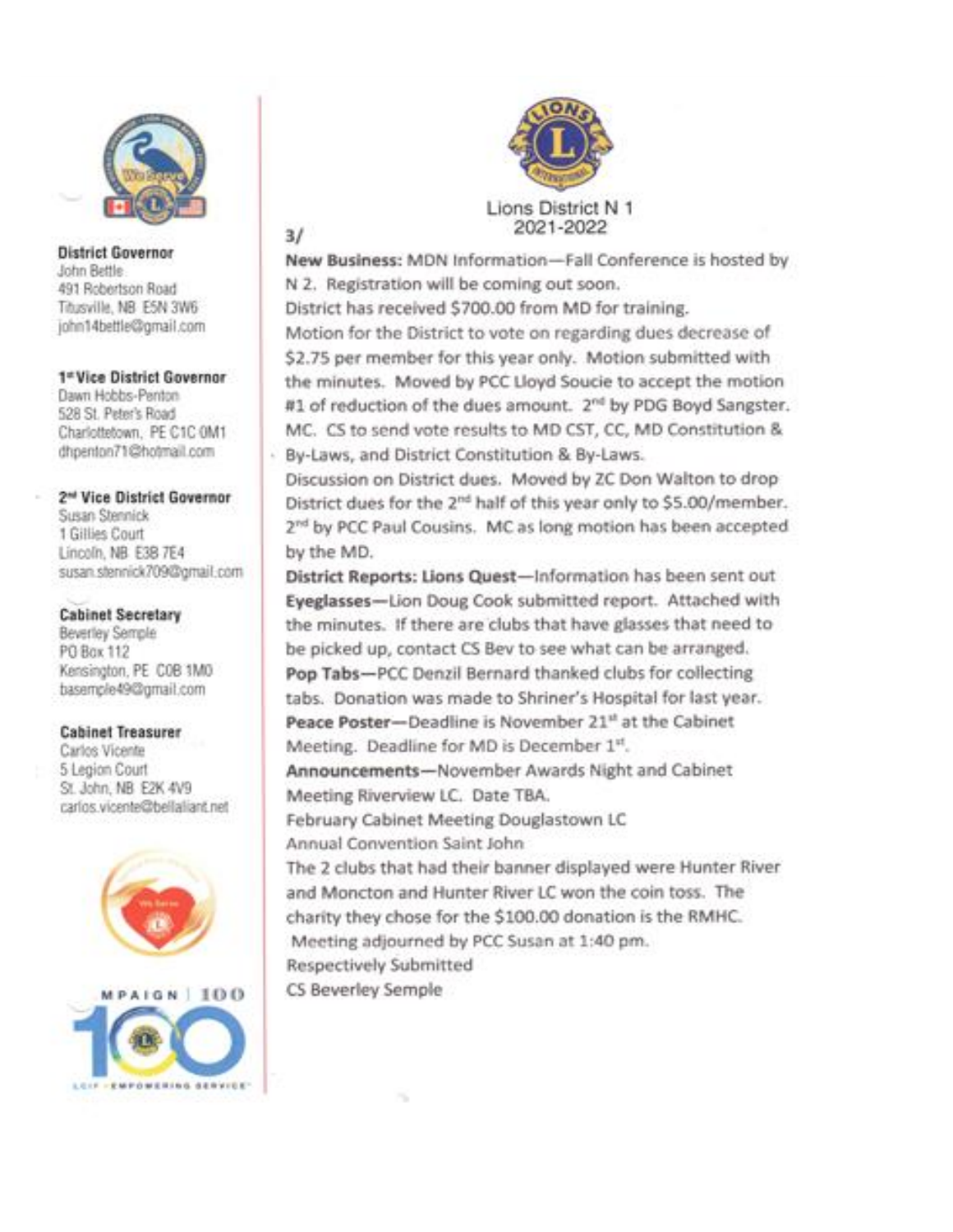85/21, 835, AM

Great - Part Motors

for family chasemolofificanal sure-

### Fwd: Motion

Gmail

1 Hespa

John Bettle </a></a></a>(chrif-foetba@gmail.com> To: Bein Seriete (Gesensterfäßgenabzen) - 8-September 2021 at 09:03

### - Forwarded massage -

From: Rhonda Trickett si hondat shall@@gmail.com>. Date: Wed., Sep. 1, 2021. 0:43 a.m. **Bubject: Motion** Too Jahry Battles = jobs i 40x180@gread.comm, Davat. Pentors = illustrial 21 ([iterimal.comm, when i contemplated into the Orie Revell systemetrig was and corp. Conservation at corp. Dc: Michael Foots veriliaturier kilomat conik, Sasan Sangster vuorangsterDcmat sonia

On August 21st, the following discussion of the Silting Cauncil re dues - Council recommended a reduned charge of \$2,79 for our Michigan District Durei. for this year andy, with the understanding that each District needs to get approval at their next Disnict Meeting, and need to report back to CST Rhonda, PCC Susan, and CC Mohael Inst 6 has been approved or device by your Districts. This will be on the operate at the Newerker Fall Conference Cearcti essetting and reusit be accepted and approved or rejected. Therefore, the following station is needed to accept the kens of the temporary amangement to only change \$2.75 for Multiple District Dues for fris year only. If your District does not agree please return as noted "NOT ACCEPTED" (wardon # 2) by District N., Please Ni in your District # which présentent

Motion: We the releast to a Dopic N., has accepted the recommendation that the Multiple District Nimplement is temporary reduction of dues for 198s year andy and sufficiolos a reduced charge of \$2.75 for each member. We fully understand that this is a temporary solution to hold our struggling clubs. that no choroes will be made with all four Disariuts have agreed and have reported back to the Multiple District; (if accepted, no Multiple District Dore premble in Jamsen/J

## OR

Motion: We the recreases at Dealet N., have rail economical the maximoandolog Eat Euclidian District N. implement a temporary reduction of dues for this seat astle and do not authorize a reduced charge of \$2.76 for each member. We fully understand that this would have been a temporary solution to help our struggling clubs, that no rifemges will be reade anti-all four Districts have agreed and have reported back to the Maltiste District, (If not accorded). Hultiple District Duce will be payable in Jamary)

Please relurs 'enrustately lolicwing your cent Dativiti Mosting to CC Mohard Fouls, CIIT Riharda Trialust, and Constitution & By Lews PCC Susan Sangear.

Trank you

https://neil.google.com/mails/Effer003at695cBenier-philosophra@genethsi-rhtspo763ArT10005104139880TBehtplimsg-PS24175033453811... <il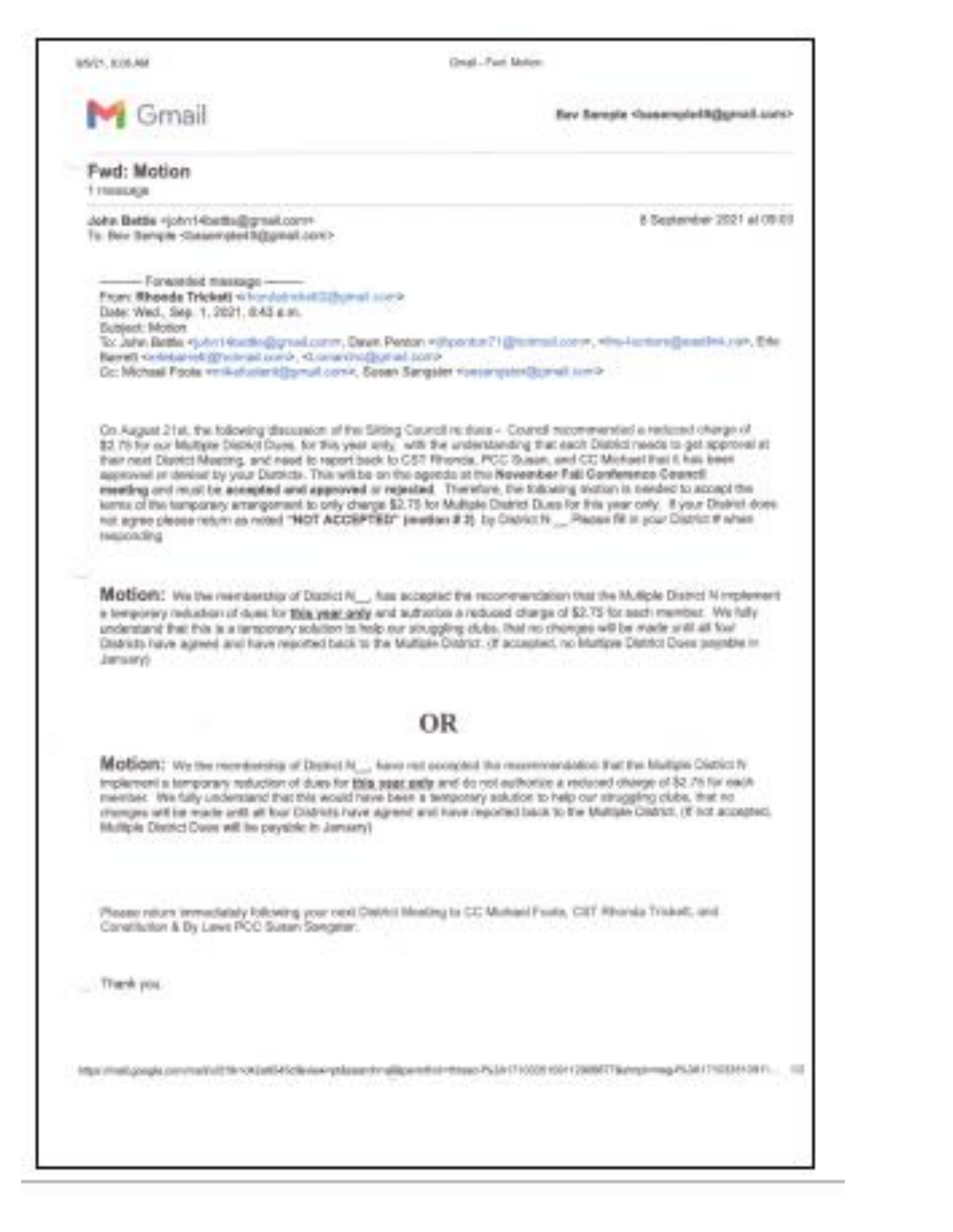# **DISTRICT N1 GST Report September 19, 2021**

A service activity is any hands on projects that serve the community, it can be a one day activity or it can span multiple days.

| <b>ACTIVITIES</b>    | <b>PEOPLE</b><br>SERVED | <b>ACTIVITIES</b> | <b>SERVICE VOLUNTEER</b><br><b>HOURS</b> | <b>FUNDS</b><br><b>DONATED</b> | <b>FUNDS</b><br><b>RAISED</b> |
|----------------------|-------------------------|-------------------|------------------------------------------|--------------------------------|-------------------------------|
| <b>DIABETES</b>      | 0                       |                   |                                          | 157                            | 0                             |
| <b>ENVIRONMENT</b>   | 342                     | 10                | 32                                       | 799                            | 575                           |
| CHILDHOOD CANCER     | 0                       |                   | 0                                        | 158                            | $\bf{0}$                      |
| <b>HUNGER RELIEF</b> | 529                     | 11                | 335                                      | 1,091                          | 539                           |
| <b>VISION</b>        | 3,170                   |                   | 161                                      | 158                            | $\bf{0}$                      |
| <b>ALL OTHER</b>     | 8,203                   | 121               | 3,917                                    | 11,968                         | 93,958                        |
| <b>TOTALS</b>        | 12,244                  | 147               | 4,445                                    | 14,331                         | 95,072                        |

Out of the 79 clubs in District N 1

Number of Clubs Reporting Service Activities on MyLion.

September 2021-21 Clubs

September 2020-20 Clubs September 2019-18 Clubs

Zone Chairs, if and when you can have Zone Meetings (In person or by Zoom) please encourage clubs to report all their activities (doesn't matter how big or small their Services Activity is) on MyLion, again there is help from the District for clubs who are having trouble reporting. It is just like Membership JUST ASK.

Lions all, thank you for all you do.

Submitted by,

Lion Paul Cousins, PCC **GST Coordinator, District N 1**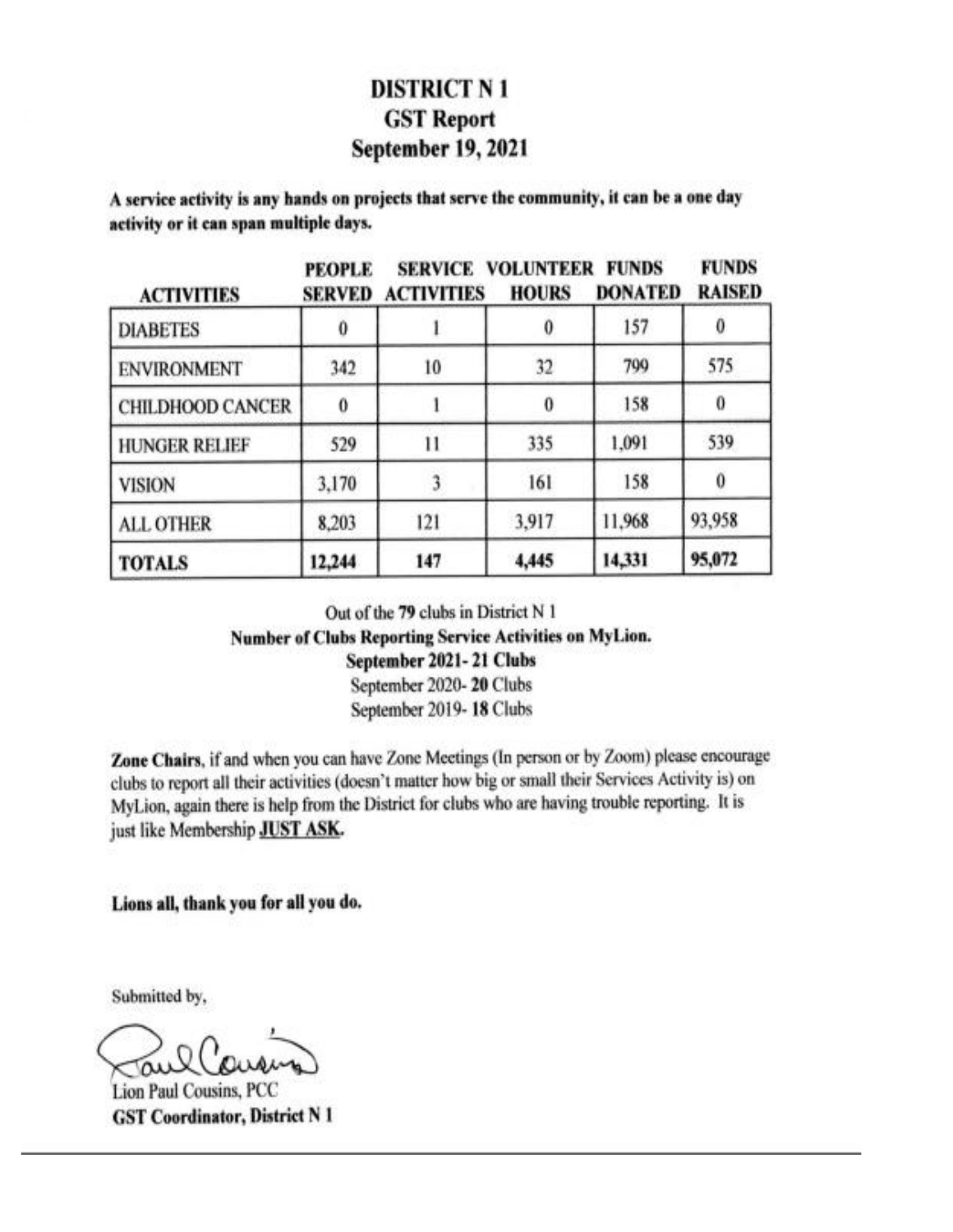



This GLT report is an update of plans for the Lions year 2021-2022 and activity to date.

As coordinator, I have applied for and received approval for the Zone Chair Training grant for 2021-22 and applied for the \$700 MD N Training grant for training completed 2020-2021. At our annual MD N summer meeting, I received this payment to be submitted to our treasurer.

With the in-person meeting cancelled in Riverview, the planned hand-on training was cancelled. In October, I am leading an Orientation training for a club that has several new members. I plan to present this same training "All About Lions and District N<sub>1</sub>" with some added learning opportunities. This will serve as an Orientation for new members and a refresher for all Lions. This should take approximately 1.75 to 2.0 hours including questions. The additional learning opportunities will be a panel of amazing Lions who will be able to answer everything about Lions. Come ready with your Questions.

I am looking forward into providing the training needed and requested by the clubs and District. If there is any topic that Lions would specifically like a session on, please let me know. We have many Lions with many specialities.

Lions check out our District N 1 website frequently for updates and send me your events https://www.e-district.org/sites/n1/index.php

District N 1 FB https://www.facebook.com/search/top?q=district%20n1%20lions

Be sure to send your articles to our District N 1 Newletter chair Lion Bill O'Donnell.

If training events in clubs or Zones are scheduled far enough in advance, they will be published in the newsletter, on the FB page and on the District website

Lion Susan Sangster, PCC District N 1 Global Leadership Chair 2021-2022 MD N Constitution & ByLaw Chair 2021-24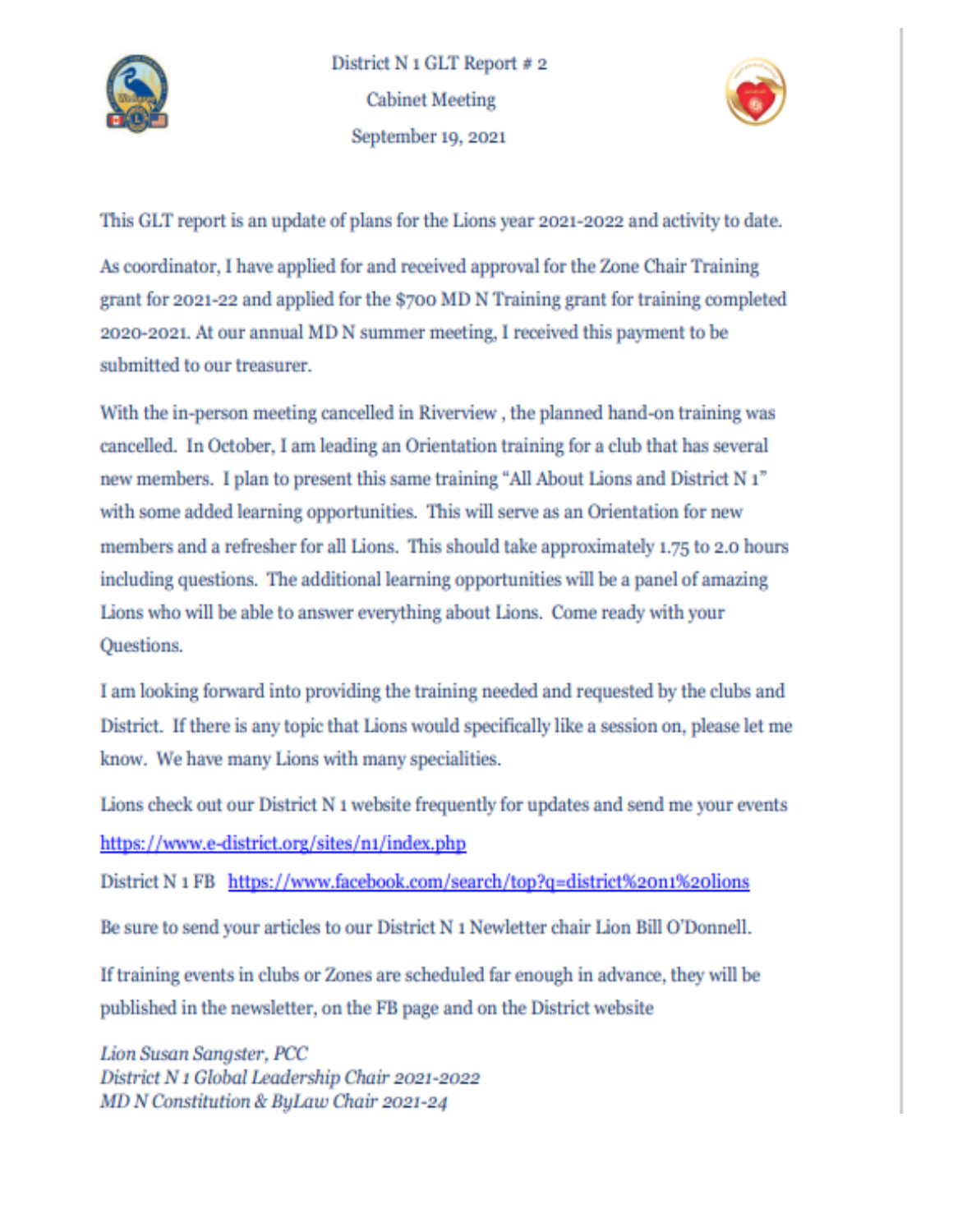

# **GMT District Coordinator N-1 Report** August 2021

Here is the update on the Club Health Assessment for District N-1 as of the end of August:

Current total clubs 79 Current total members count 1689 YTD add 24 YTD drop 18 YTD net growth 6 Member count 12 months ago, 1700, a loss of 11 from last year Average member count per club 20 % Of clubs with less than 20 members 62%

For club reporting we have 30% of clubs that have not done a Monthly Membership report. With Covid 19 has cause a lot of clubs to stop doing the reports. So, we should encourage all clubs to go in and do their monthly reports even if they have nothing going on. Now as compared to our annual targets the results for YTD are as follows:

New clubs target of 2 YTD 0 New members target 85 YTD 24 Dropped member's targets 85 YTD 18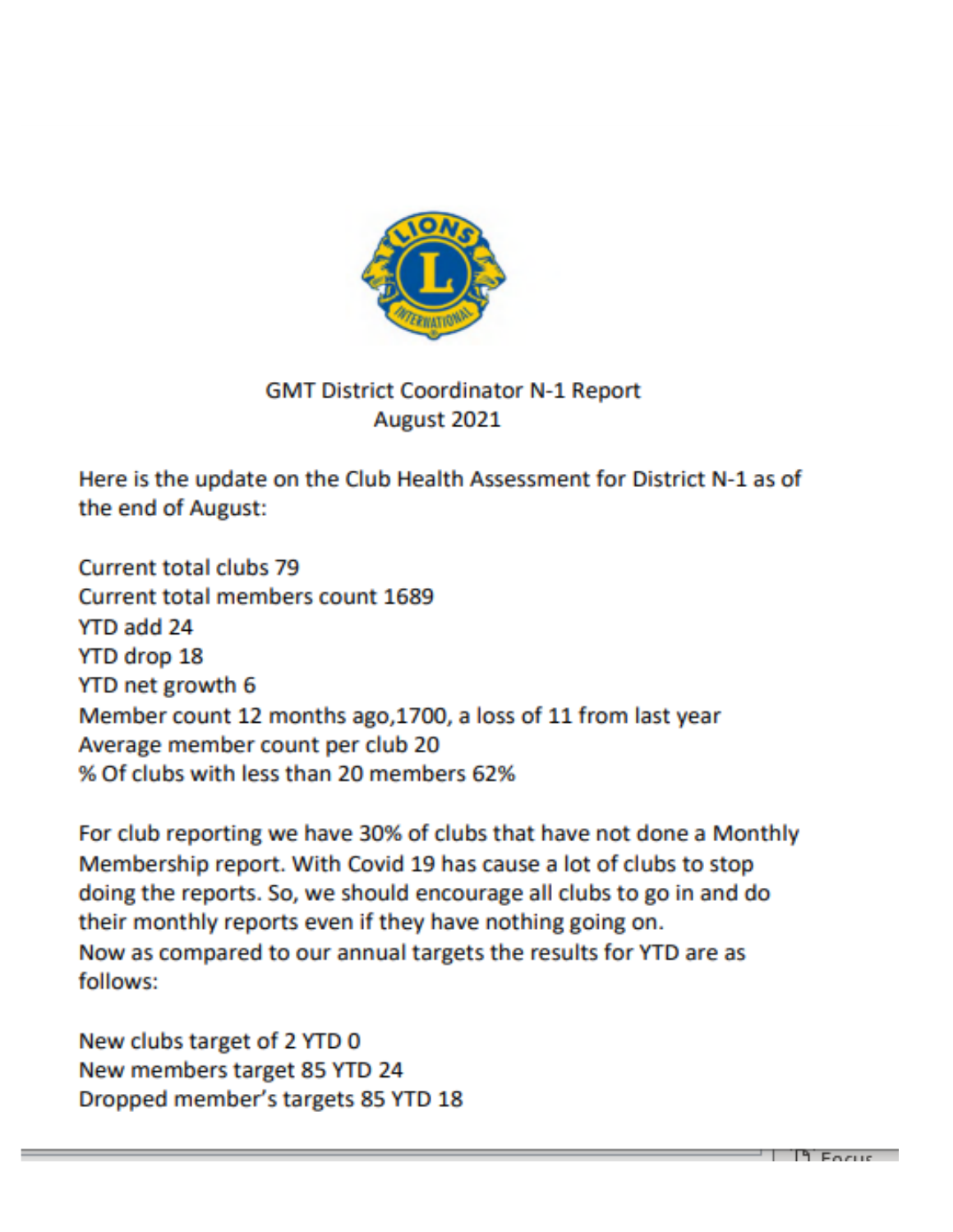Covid 19 has been a big challenge and continue to cause issue for our District and has change the way we do our service now. It has also affected our membership and the retention of members we have now. I encourage all clubs to stay in contact with their members to ensure they are doing well and that we are keeping them in the know of what your club is doing. If you are having meeting, I encourage that you get as many members as possible together so that we can get back to our socializing and bringing ideas on how we can get back into the community because they need us now more that every. We also need to celebrate what we are doing so that we are seen in the community. Which creates new members.

We need to help each other out with membership so I encourage zone chairs at their meetings to have each club talk about what they are doing to grow their membership because there are club in each zone that are adding members. So, let's share our ideas with each other because at the end of the day we are all striving for one goal and that is to serve our community and make this world a better place to live. Just like our President said give from the heart.

As we work in the community and are talking to people, start bringing up in your conversation thing that we are doing as Lions, you will be surprised at the positive responds that you get back. Once they see that your club is trying to make a difference in your community, they usually will want to be a part of your club. That is why the phase JUST ASK ONE come into play.

### $(3)$

In closing I would like to say we need to grow our membership, but we really got to keep an eye on the members we have now because this is where we are losing most of our members. Don't be shy to reach out to other clubs or myself.

**Thank-You and be Safe** 

**Lion Ed Evans GMT District N1 Coordinator**